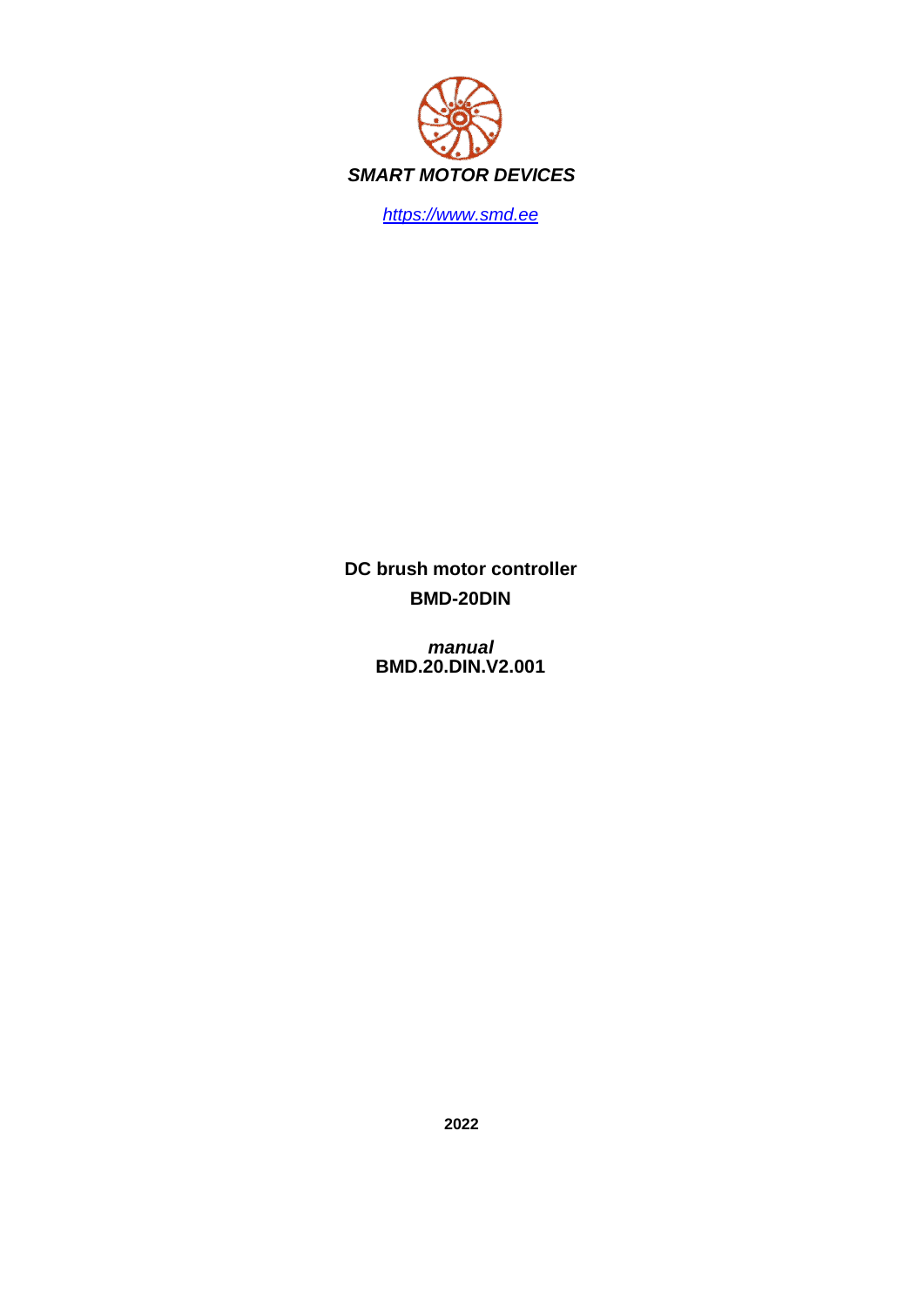

## **1. Product designation**

Controller BMD-20DIN ver.2 is electronic device to operate and control DC brush motors with maximum voltage 24VDC and power under 480W. The controller is designed to control speed, direction, smooth start and stop of brush motors. BMD-20DIN ver.2 provides the function of precise adjustable motor overcurrent protection.

The controller performs the following functions:

- start and stop a dc brush motor motor with a button on the front panel or with an external signal;
- change of rotation direction of the motor by a button on the front panel or by an external signal;
- motor speed control;
- setting the value of acceleration and deceleration;
- protection of the motor against an overload with adjustment of value of peak current;
- indication of errors and operating modes of the controller;
- dissipation of the energy generated by the motor during coasting or forced rotation using the built-in braking circuit;
- emergency stop of the engine "HARD STOP", function of safe stop Safe Stop 1, in case of opening of the electrical circuit of the protective circuit;
- temperature protection of power stages;
- temperature protection of the brake circuit.

### **2. Technical characteristics**

| Power supply                                                                                                            | 1224 VDC, stabilized                                   |  |  |  |
|-------------------------------------------------------------------------------------------------------------------------|--------------------------------------------------------|--|--|--|
| Permissible supply voltage range                                                                                        | 830 VDC                                                |  |  |  |
| Max. operation motor current                                                                                            | 20 A                                                   |  |  |  |
| Maximum voltage across a motor                                                                                          | $0.99 \cdot U_{\text{sub}}$                            |  |  |  |
| Minimum non-zero voltage across a motor                                                                                 | $0.01 \cdot U_{\text{sup}}$                            |  |  |  |
| <b>Overcurrent protection:</b>                                                                                          |                                                        |  |  |  |
| Hardware short-circuit protection                                                                                       | 30A, 15 µs                                             |  |  |  |
| Motor phase current limit                                                                                               | set by customer, limitation range $0.1 - 20$ A         |  |  |  |
| Actuation time of motor phase current limiting                                                                          | 5 sec                                                  |  |  |  |
| Protection of an actuating mechanism:                                                                                   |                                                        |  |  |  |
| SS1 - Safe Stop 1. Emergency stop (HARD_STOP) - the motor stops immediately in case the protection<br>circuit is broken |                                                        |  |  |  |
| <b>Thermal protection:</b>                                                                                              |                                                        |  |  |  |
| output stage temperature rise                                                                                           |                                                        |  |  |  |
| brake circuit temperature rise                                                                                          |                                                        |  |  |  |
| Speed regulation:                                                                                                       |                                                        |  |  |  |
| Speed regulation methods                                                                                                | Analog current or voltage signal, internal or external |  |  |  |
|                                                                                                                         |                                                        |  |  |  |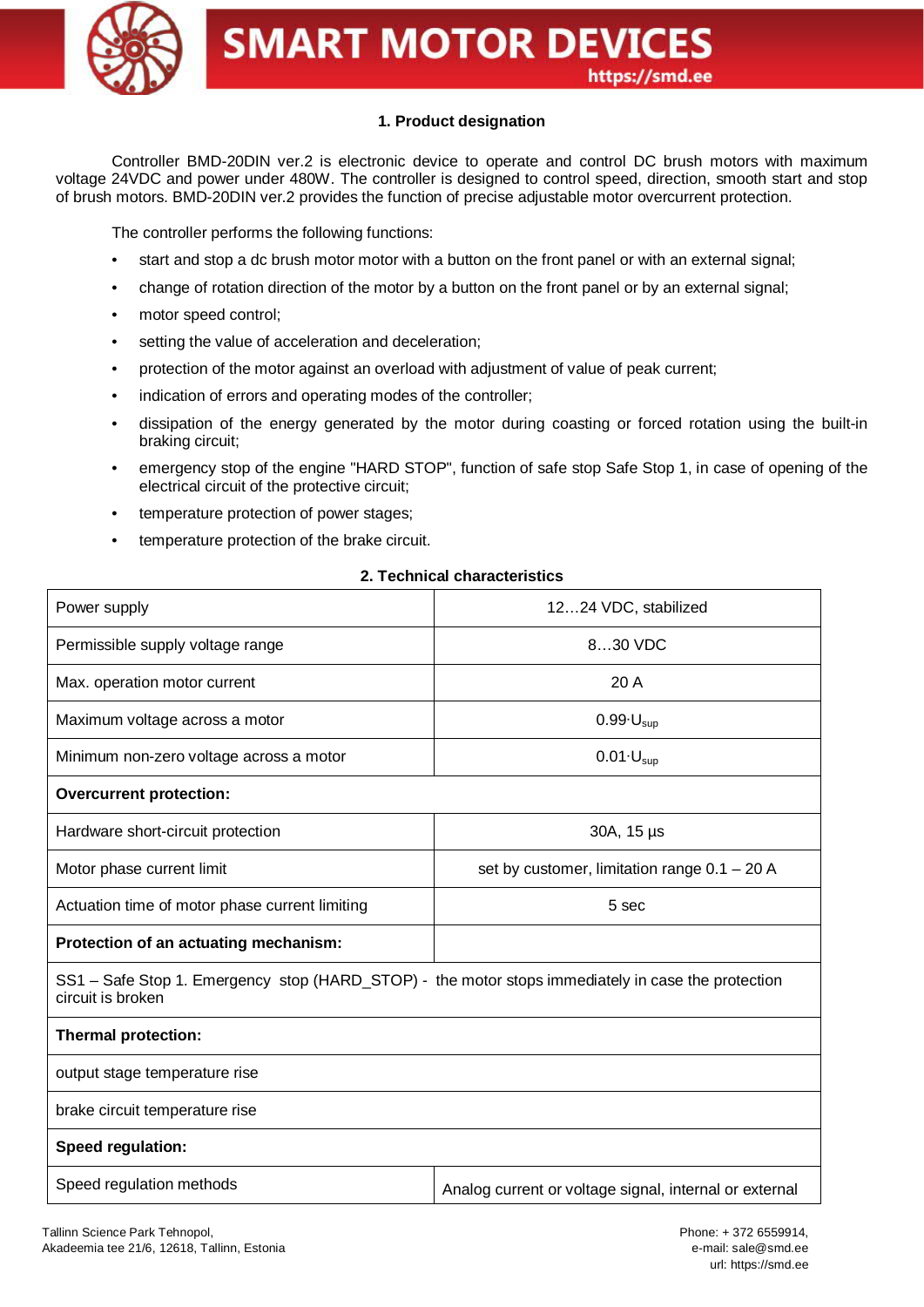

|                                                          | potentiometer, PWM regulation |  |
|----------------------------------------------------------|-------------------------------|--|
| SPEED input voltage range (for analog voltage<br>signal) | $-10+10$ VDC;<br>$05$ VDC     |  |
| Analog current signal                                    | $420$ mA;                     |  |
| Input impedance of SPEED input, kOhm                     | 20                            |  |
| Impedance of external potentiometer                      | $2.24.7$ kOhm                 |  |
| PWM signal frequency                                     | 50 Hz                         |  |
| Pulse duration of the PWM signal                         | 5442400 mks                   |  |
| Input signals "DIRECTION" and "START/STOP"               |                               |  |
| <b>Type</b>                                              | clean contact;                |  |
| Max. closed contact resistance                           | 4.7 kOhm                      |  |
| Max. current                                             | .5 mA                         |  |



*Fig.1 Dimensions of BMD-20DIN*

Environmental conditions:

- · Ambient environment: non- corrosive, non-explosive,
- Humidity: 90% RH or less upon condition +25°C
- Condensation and freezing: none
- Pressure: 650...800 mm of mercury.
- · Ambient Temperature: 0…+50°C

#### **3. Construction and control elements**

BMD-20DIN ver.2 is designed as circuit plate with electronics elements, installed on a plate and covered with a case. Besides electronic components, there are indicating and control elements and connection terminals on the board: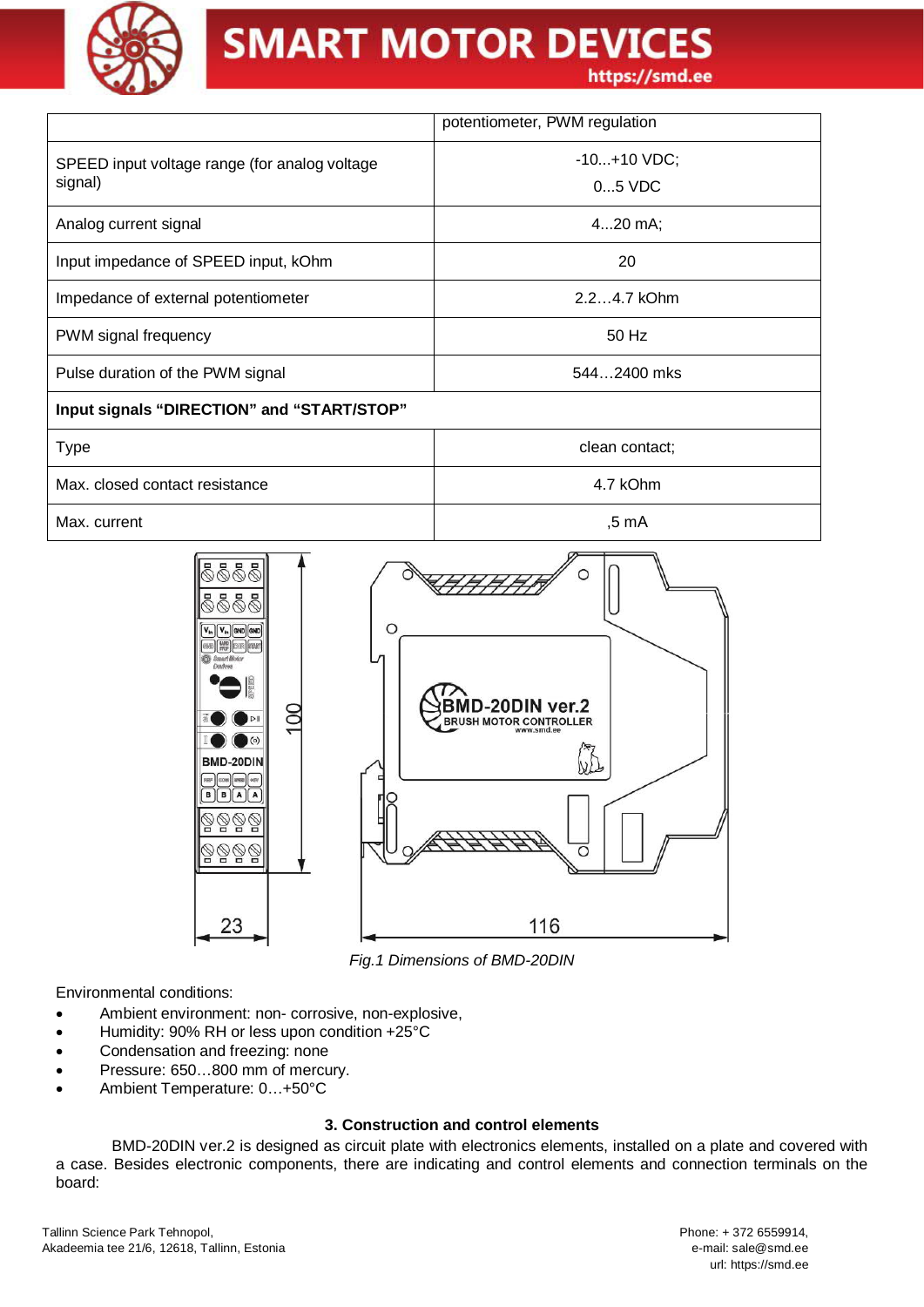

- terminal screws for power supply, motor windings and control circuit connection;
- "START/STOP" and "REVERSE" buttons;
- Internal preset potentiometers to adjust motor speed "SPEED", acceleration/deceleration "a" and motor current limit "I".
- LED for indication of the controller status.

To adjust motor speed internal potentiometer "SPEED" and analog input "SPEED" (0..5V, -10..+10V, 4..20mA) are provided. To adjust acceleration and reversing deceleration internal potentiometer "a" is provided. To change the direction input and button "DIR" are intended. To stat or stop motion button and input "START/STOP" are intended. Adjustment of a threshold of operation of protection 0.1 … 20A is carried out by a potentiometer of " CURRENT ADJUST" and terminal «Vref ».

Terminals for connecting external lines:



Fig.2. Layout and assignment of terminals and controls

- 1. (VCC) Power supply from 12 to 24 VDC.
- 2. (VCC) Power supply from 12 to 24 VDC.
- 3. (GND) Power supply GND
- 4. (GND) Power supply GND
- 5. (GND) Signal GND
- 6. (HARD STOP) Emergency stop signal input
- 7. (DIR) Direction signal input
- 8. (START) Motor START/STOP signal input
- 9. (REF) Reference voltage for motor peak current setting
- 10. (GND) Signal GND
- 11. (SPEED) Analog speed control input
- 12. (+5V) 5V output for connection of an external potentiometer
- 13. (B) Motor connection terminal
- 14. (B) Motor connection terminal
- 15. (A) Motor connection terminal
- 16. (A) Motor connection terminal

Control elements:

SPD – built-in speed control potentiometer

- motor peak current adjusting potentiometer
- $\vec{a}$  acceleration control potentiometer
- **PII start/stop button "START/STOP"**
- button reverse "DIR"

Indication:

VD - LED indicator of device operation mode

#### **4. Principle of work**

Regulation of speed and the direction of rotation of the engine is carried out by change of size and polarity of voltage. This change is provided with turning on of the engine in the bridge scheme on the transistor keys operated by the PWM.

The PWM-generator is executed on the microcontroller. Except the PWM-regulator the microcontroller carries out functions of measurement of values of the operating entrances, provisions of regulators, calculation of speed, acceleration and braking according to the built-in program.

## **5. Assembly and connection**

Please, learn this manual carefully before connection and assembly.

Before starting work, choose one of speed control methods: internal or external potentiometer, analog voltage signal 0...5V or -10…+10V, analog current signal 4...20mA or PWM signal. Setting the speed control mode is carried out by jumpers M1-M3. Refer to the figures 4 – 9 to set jumpers M1-M3.

Set jumpers DIR\_PIN and START\_PIN according to the needed logic of START/STOP and DIR signals. Please, refer to the section 5.1.

Please, wire just when power is off. Do not attempt to change wiring while the power is ON.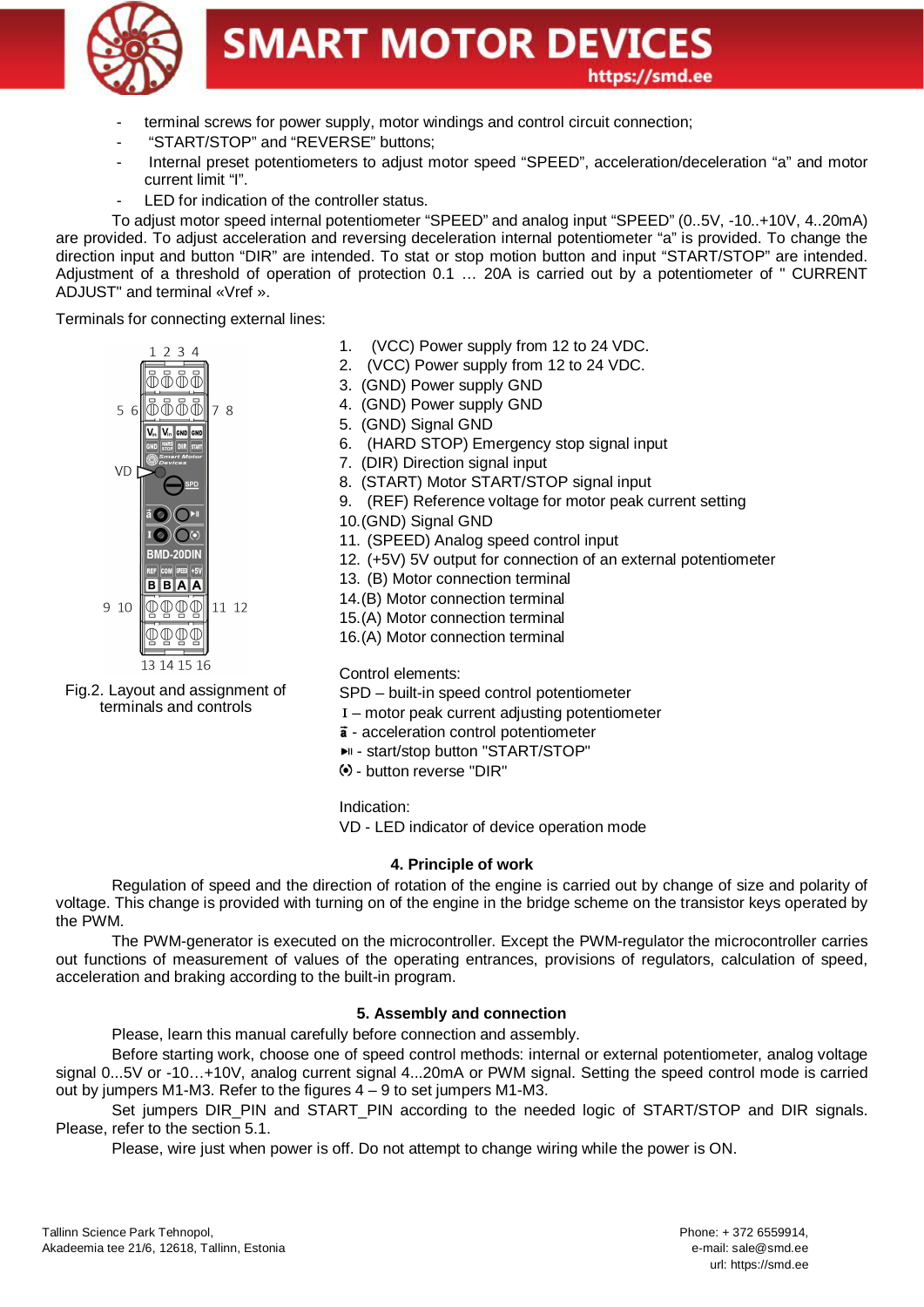

## **5.1. Setting the operating mode of the control signals Start/Stop and Reverse**

By default, the unit comes with the following mode of logic signals START/STOP and DIR: Mode - "b":

- START/STOP start and stop operates according rising edge of the signal
- DIR reverse operates according to the signal level at the input

If necessary, the default mode of operation can be changed: Mode - "a":

START/STOP start and stop - operates according rising edge of the signal

DIR reverse – operates according to the rising edge of the signal

Mode - "c":

- · START/STOP start and stop operates according to the signal level at the input
- DIR reverse operates according to the signal level at the input

Mode - "d" is used to control the actuators:

- Start/stop move at the forward direction operates according to the signal level at the input
- Reverse move at the backward direction operates according to the signal level at the input

The signals logic is set using the jumpers "START\_PIN" and "DIR\_PIN" installed on the electronic board of the controller under the case (Fig. 3 and fig.4).



To set jumpers:

- Disconnect the terminals from the controller;
- · Open the housing as shown in figure 3:
- Press down on the latch with a flathead screwdriver on both sides;
- Pull the top and bottom of the case apart:
- Set the jumpers to the required position (fig.4).

If the corresponding pair of contacts is closed by a jumper, then their state corresponds to the "ON" value. If there is no jumper, then the state of the contacts corresponds to the value "OFF".

Fig.3. Taking of the case of the controller.



Fig. 4. Jumper contacts

The operation logic of the control signals "START/STOP" and "DIR" and the corresponding position of the jumpers "START\_PIN" and "DIR\_PIN" are shown in Figures 5-8.

Switch off the power supply before setting.

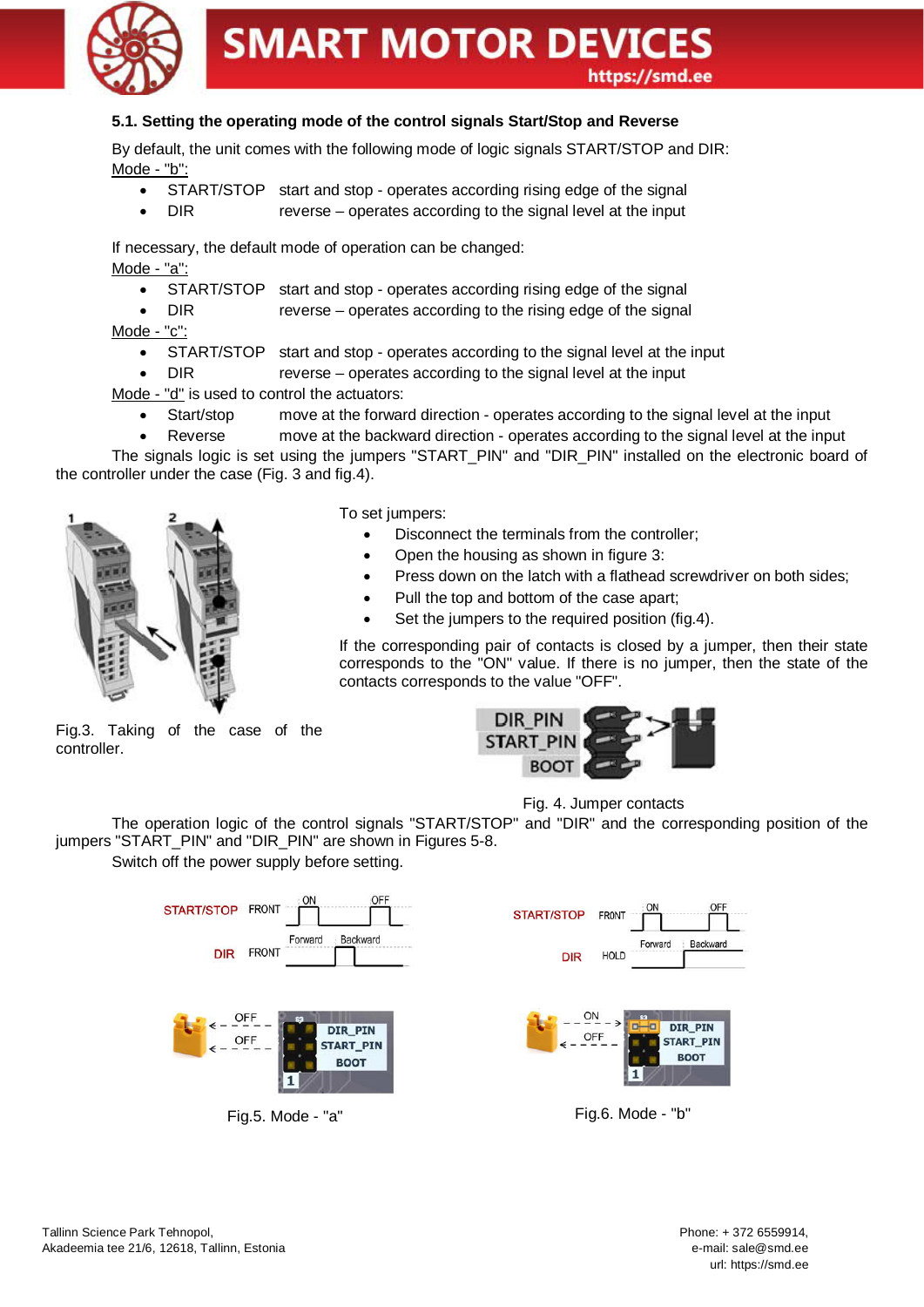



### **5.2. Connection**

Please, provide a reliable contact in connection terminals. During wiring, please, observe the polarity and wire management.

- 1) Make sure the power supply is turned off. Please, wire just when power is off.
- 2) Connect the motor to the controller terminals A and B. The connection scheme is shown on figure 9.

**IMPORTANT:** due to high current it is strongly recommended to place a power supply in direct proximity to the controller BMD-20DIN ver.2. It is obligatory to use wire cross-section 3 mm<sup>2</sup> (AWG-8). The power supply must be able to provide the current 20% higher than a maximum possible current consumption while in operation. Recommended wire length: no longer than 100 cm for current up to 10A; no longer than 50 cm for current from 10A to 20A.



*Fig.9. BMD-20DIN ver.2 connection scheme (motor and power supply connection.)*

3) Connect the control elements to the controller according to chosen speed adjusting method as shown in the figures  $10 - 15$ .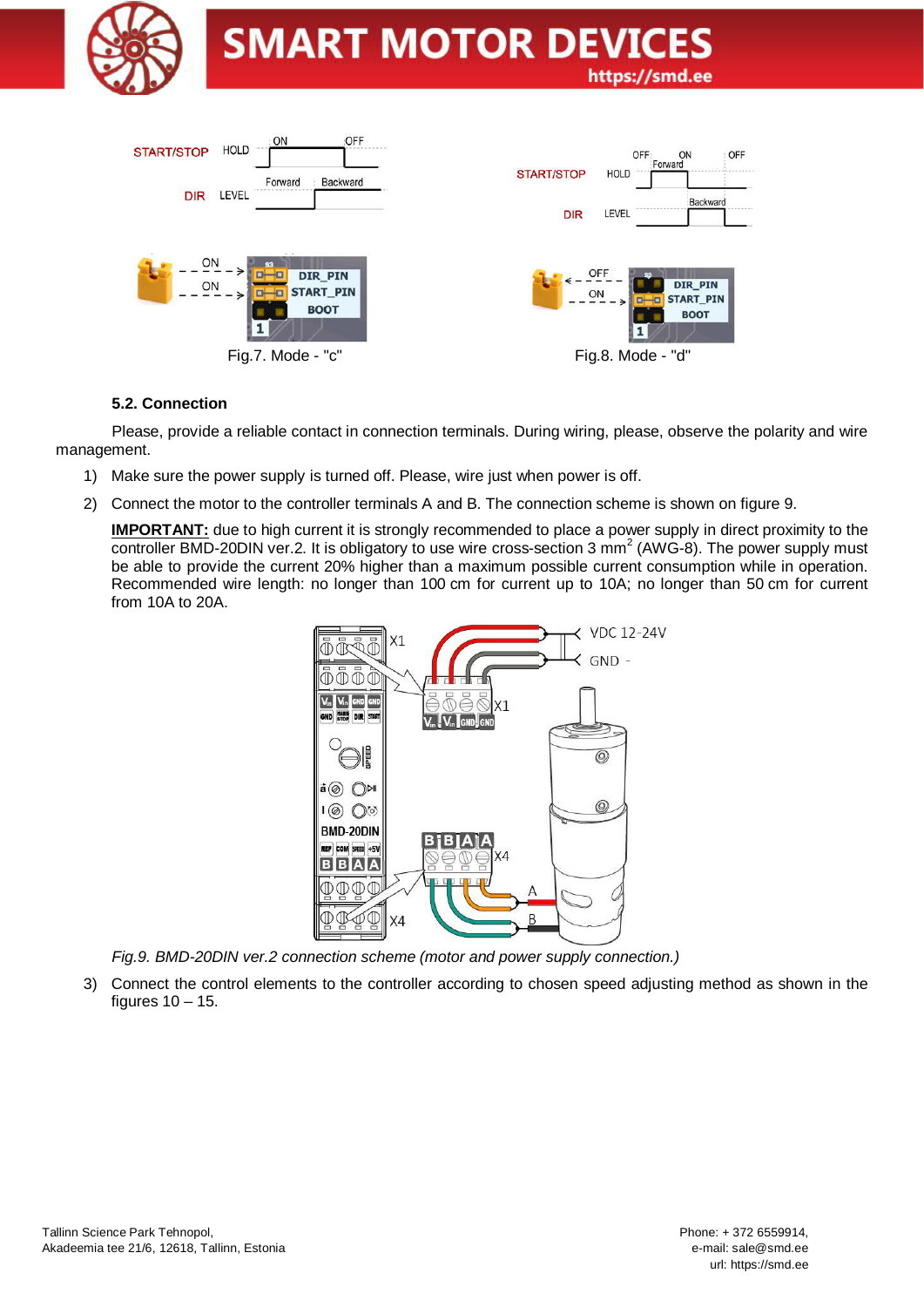



Fig.10. Speed control with internal potentiometer. Additional connection isn't required.



Fig.11. Connection for speed control with external potentiometer.

Connect the external potentiometer to the contacts "SPEED", "COM" and "+5V". The internal potentiometer "SPEED" should be turned to the end left position



Fig.12. Connection for speed control with analog signal 0..5V.



Fig.13. Connection for speed control with analog signal -10..+10V.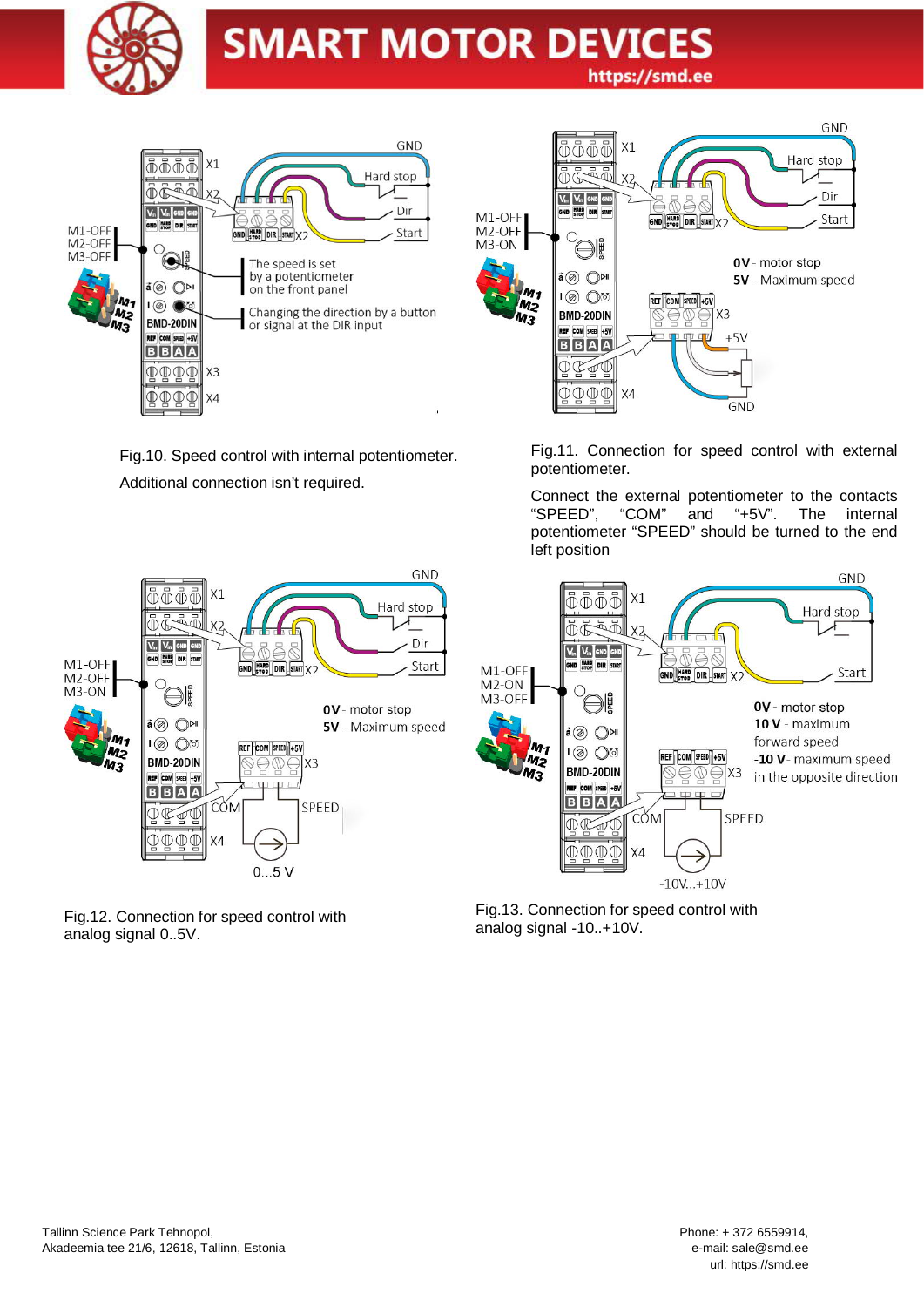





Fig.16. Oscillogram of the PWM control signal.

- 4) If needed, connect control elements to the "START/STOP" and "DIR" contacts. These inputs are clean contact.
- 5) Connect power supply to the controller contacts according to the fig.9: "+" of the power supply to the terminal "Vin", "-" of the power supply to the terminal "GND". Wire cross-section should be suitable to the motor current consumption. We recommend using wire cross-section 3 mm2 (AWG-8). Ground the power supply unit.

#### **6. Operating parameters and motor control**

#### **6.1. Motor current limitation**

To set the value of the peak power supplied to the motor, the internal potentiometer **I** is used. The extreme position clockwise corresponds to the maximum current supplied to the motor windings, counterclockwise - the minimum current.

Set the speed and acceleration controls to the leftmost (counterclockwise) position corresponding to their minimum values.

Connect a voltmeter to the terminals "GND" and "Vref" to measure the reference voltage (Fig. 17).

Using the CURRENT ADJUST potentiometer, set the value of the maximum current consumed by the motor using a voltmeter. The calculation of the maximum current  $I_{\text{lim}}$  is carried out according to the following formula:



Fig.14. Connection for speed control with PWM signal Fig.15. Connection for speed control with analog signal 4..20 mA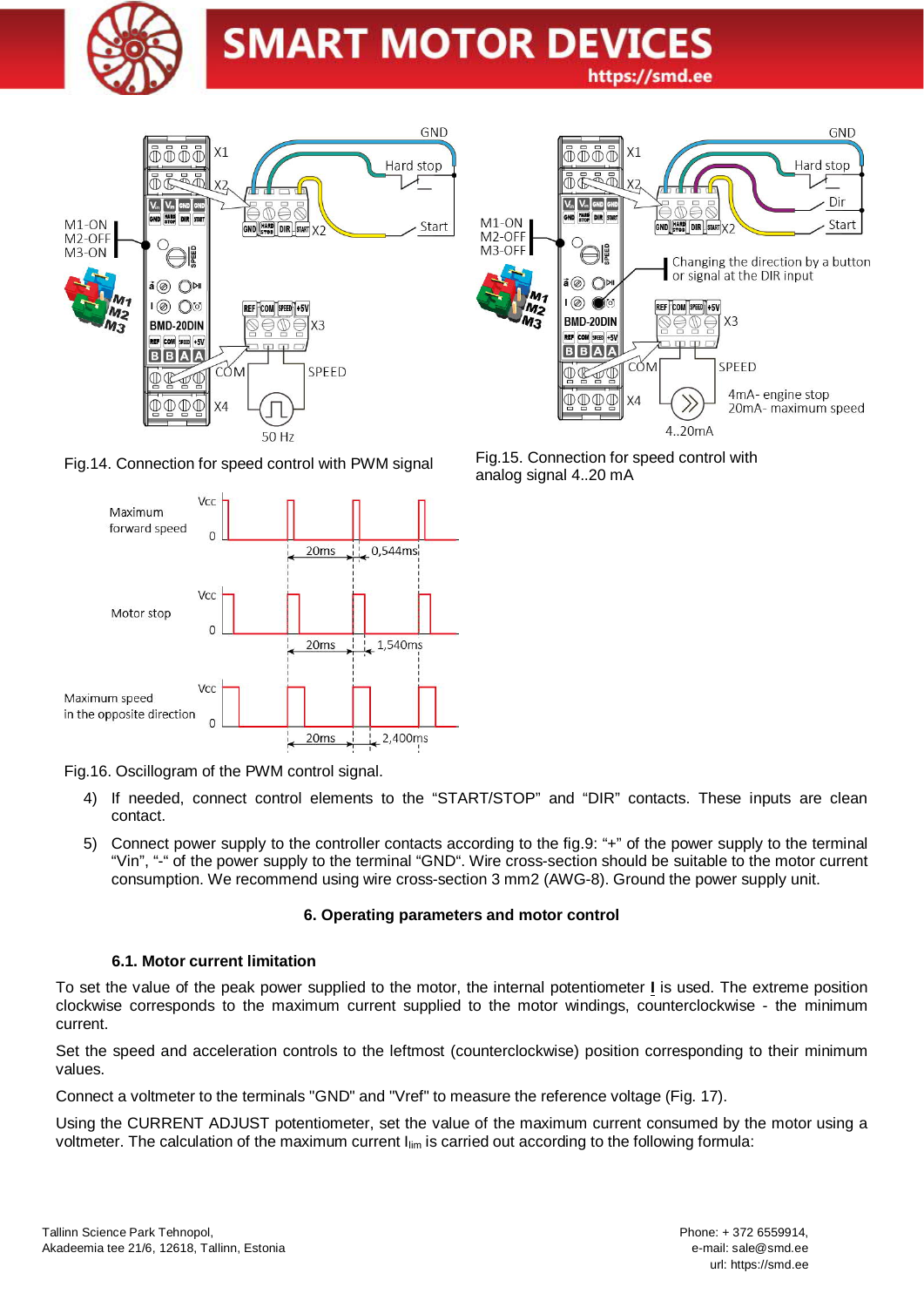



 $I_{\text{lim}} = I_{\text{lim}}(\text{min}) + (I_{\text{lim}}(\text{max}) - I_{\text{lim}}(\text{min})) \times (V_{\text{ref}}/3.3)$ 

 $I_{lim}$  – motor current limit value

 $I_{\text{lim}}$  (min) = 0.1A... $I_{\text{lim}}$  (max) = 20A for BMD-20DIN ver.2;

 $I_{lim}$  (min) = 1A... $I_{lim}$  (max) = 60A for BMD-40DIN;

Uref – voltage measured between terminals GND and REF

Fig.17. Connecting a voltmeter to set the maximum motor current.

### **6.2. Motor speed control**

When control the speed with the built-in "SPEED" potentiometer, no additional connections are required. The clockwise end position corresponds to the maximum motor speed. The extreme position counterclockwise corresponds to the minimum speed.

In the case of speed control by an external potentiometer, the maximum speed corresponds to the extreme position of the potentiometer, at which a voltage of 5V is applied to the "SPEED" input. The minimum speed will correspond to the position of the potentiometer, at which 0V will be applied to the "SPEED" input. External potentiometer parameters: 2.2…4.7 kOhm.

In the case of applying an external signal 0 ... 5V to the "SPEED" input, the maximum speed corresponds to a signal level of 5V. The minimum speed level is 0V.

When controlling the speed with a current signal of 4 ... 20mA, the maximum speed corresponds to a signal level of 20mA. The minimum speed level is 4 mA.

When controlling the speed with a signal -10 ... + 10V, the minimum speed (motor stop) corresponds to the signal level 0V. The maximum forward speed is +10V. The maximum reverse speed is -10V.

When controlling the speed with a PWM signal with a frequency of 50Hz, the minimum speed (motor stop) corresponds to a pulse duration of 1540 µs. The maximum forward speed corresponds to a pulse width of 544 µs. The maximum reverse speed corresponds to a pulse duration of 2400 µs.

#### **6.3. Acceleration**

Use the acceleration control potentiometer  $(\vec{a} - )$  to set the acceleration and deceleration times. The counter-clockwise end position corresponds to the maximum acceleration time (minimum acceleration value). The clockwise end position corresponds to the minimum acceleration time (maximum acceleration). The acceleration time to maximum speed varies in the range from 1 to 20 seconds.

Note: If, as a result of overclocking, the unit turns off with errors codes 1 and 2 (refer to the section 7), it is necessary to increase the acceleration time.

#### **6.4. Start, stop and reverse**

The device is ready to work after switching on the supply voltage. The LED on the board should glow solid green.

This controller has several options for processing the control signals "START / STOP" and "DIR". The processing of control signals is carried out at the rising edge or at the level of signal, depending on the settings – refer to the section5.1.

#### Motor start/stop

Starting and stopping the motor is carried out by the button  $\blacktriangleright$  on the front panel of the controller or by an external signal, when the line connected to the "START" terminal is closed to the signal ground. Or by an external control signal applied to the "SPEED" input.

Operation modes of the button and external signal "START/STOP" are given in section 5.1. These control methods work according to the logical OR scheme, with the priority of external signals.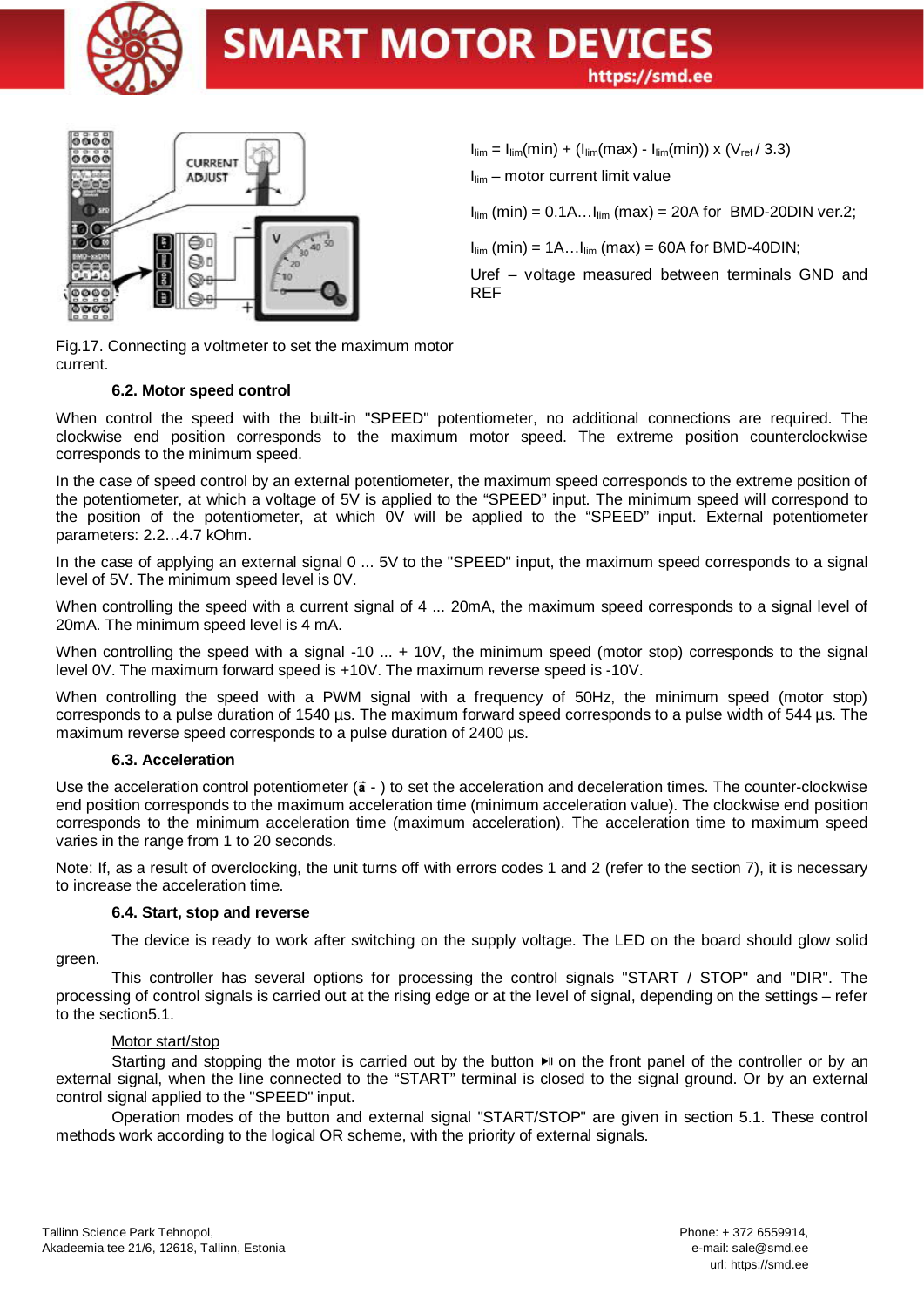

#### Changing the direction of rotation of the motor shaft

The motor rotation direction is switched by the button  $\odot$  on the front panel of the controller or by an external signal, when the line connected to the DIR terminal is closed to the signal ground. Or by an external control signal applied to the "SPEED" input.

Operating modes of the button "DIR" and external signal "DIR" are given in section 5.1. These control methods work according to the logical OR scheme.

#### Actuator mode

Processing of the control signals "START/STOP" and "DIR" in the actuator mode is carried out according to the level (section 5.1.). The logic of operation of the control signals "START/STOP" and "DIR" is shown in the table below.

| Control signal                           | Motor runs,<br>forward direction | Motor runs,<br>backward direction |    | Motor stop |
|------------------------------------------|----------------------------------|-----------------------------------|----|------------|
| «START/STOP» (button or external signal) | OΝ                               | OFF                               | ON | OFF        |
| «DIR» (button or external signal)        | OFF                              | ON                                | ΟN | OFF        |

Emergency stop

The HARD STOP signal is used to stop the motor in case of an emergency. Operation is enabled when the contact is closed to ground. In case of disconnection, the controller goes into emergency mode, the motor stops abruptly with the indication of the corresponding error (refer to the section 7).

Exit from the emergency mode is carried out by removing and restoring the supply voltage.

#### **7. Indication of operating modes and errors**

The LED indicator on the front panel displays the status of the controller. After applying the supply voltage in normal mode the indicator is constantly lit green, when the motor is turned off. When the motor is on, the indicator flashes green with a period of approximately 1 second.

If during operation the red LED lights up and stays on, it means that the engine torque is exceeded. In this situation, it is not possible to maintain the set rotation speed, select a motor with a large torque.

If errors are found, the indicator displays the error code with a series of red flashes (see table below).

LED errors indication

| Error code | Indication              | Description                                 |
|------------|-------------------------|---------------------------------------------|
| 0          | Lit green               | Regular operation (motor off)               |
|            | Flashing green          | Regular operation (motor on)                |
|            | Single flashes of red   | Supply voltage out of range                 |
| 2          | Series of 2 red flashes | Short circuit in phase                      |
| 3          | Series of 3 red flashes | Overheating of the internal braking circuit |
|            | Series of 4 red flashes | Overheating of power switches               |
| 5          | Series of 5 red flashes | Motor connection error                      |
| 6          | Series of 6 red flashes | Emergency stop (HARD_STOP)                  |

Note: If a short circuit of the motor phases occurs or its current exceeds 30 A for 15 µs, the unit switches to emergency mode, the motor turned off and LED indicates the alarm.

Note: When the maximum motor current value set by the CURRENT ADJUST potentiometer is reached, the motor continues to rotate without exceeding this value, while the red LED is flashing.

#### **8. Delivery in complete sets**

DC brush motor controller BMD-20DIN ver.2 1 pcs

#### **9. Warranty**

**Any repair or modifications are performed by the manufacturer or an authorized company.** The manufacturer guarantees the failure-free operation of the controller for 12 months since date of sale when the operation conditions are satisfied.

The manufacturer sales department address: